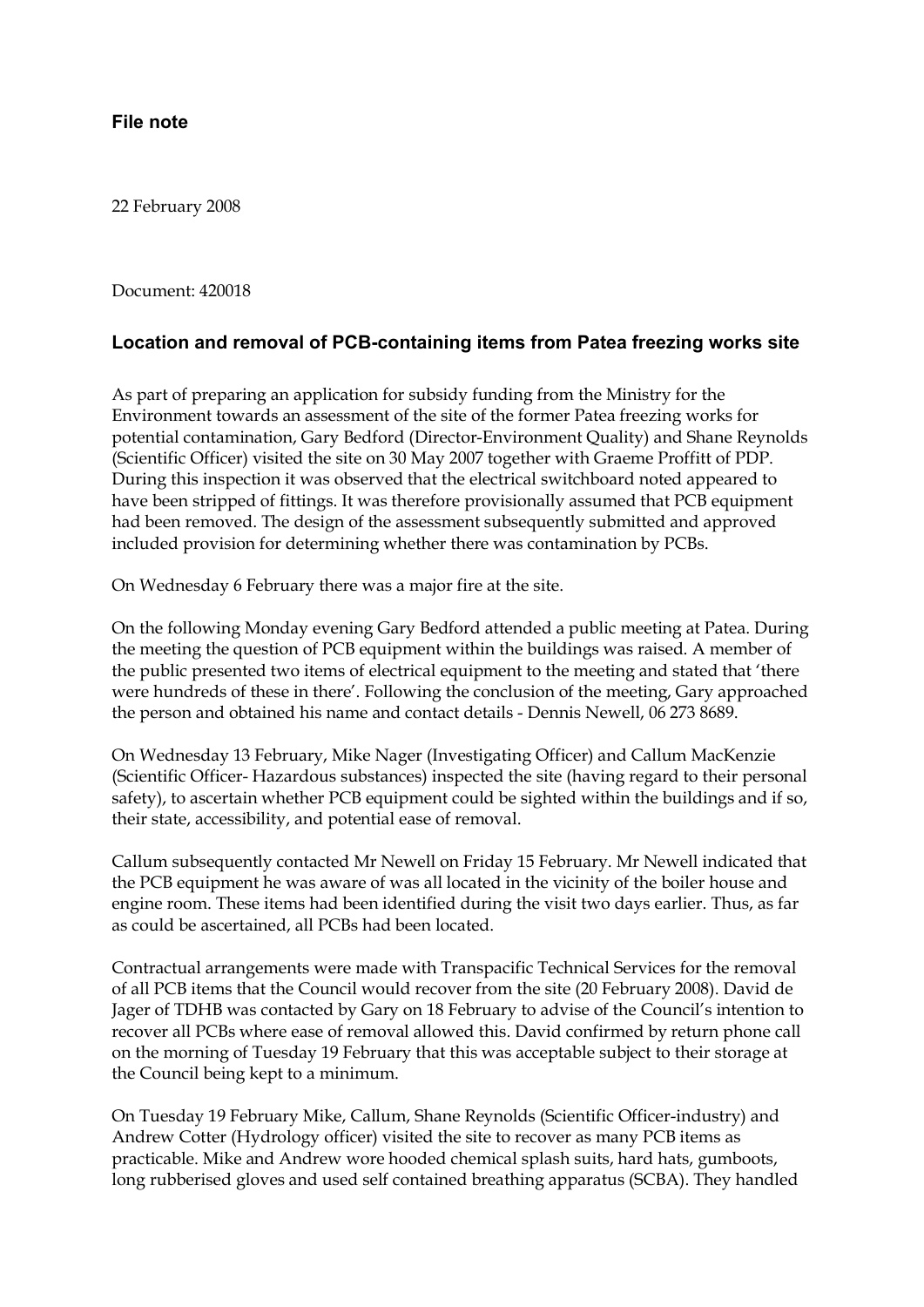the majority of the PCB equipment and further investigated the presence of chemical drums and PCB equipment in the enclosed spaces of the boning floor, slaughterhouse and pelts sections. Shane and Callum wore hooded disposable overalls, hard hats, gumboots, gloves and P2 dust masks while collecting PCB equipment from open areas of the plant not damaged in the fire.

All of the recovered PCB equipment was loaded into a single steel recovery drum supplied by Dow AgroSciences Ltd and brought back to the TRC in Stratford pending collection for disposal. The work was completed by 2pm.

A total of 34 large PCB capacitors and one fluorescent light fitting were removed from the site (see attached diagram). Of these, nine capacitors were leaking and two were severely compromised. Some PCB equipment could not be safely removed for disposal, including numerous small wall-mounted transformers present in the majority of the buildings, fire damaged equipment and anything present in areas that were too dangerous to enter.

R&S McGregor Ltd were contracted by Transpacific to collect the PCB wastes removed from the site by the Council. Ray and Scott McGregor arrived at TRC on Tuesday 26 February. The capacitors were repackaged in two plastic lined steel drums. A total of 294 kg of materials was collected for disposal including the contaminated recovery drum (photo attached).

On Wednesday 20 February the buildings were inspected with Peter Gallagher from NZFS to assess the condition of the chemical drums found within the buildings. This inspection was carried out wearing chemical splash suits and breathing apparatus. It was decided during the inspection that it was not feasible to remove a drum of nitric acid due to the corroded state of the drum.

On Tuesday 26 February the NZFS removed three drums containing small amount of oil and two drums containing sodium nitrate. The sodium nitrate drums were moved outside the building and were filled with water to dissolve the chemical. These were positioned so no residue would enter the Patea River.

Because of the corroded state of the nitric acid drum, holes were punctured in the side of the drum to let the acid flow onto the concrete floor. This also allowed the acid to neutralise while reacting with the concrete. The acid was then diluted with approximately 2000 litres of water. This was contained inside the building and no environmental effects were noted.

#### Gary Bedford **Director-Environment Quality**

Document activity tags relating to Patea Freezing Works:

| IN/18633      | Fire, clean-up, polymer application including photographs |
|---------------|-----------------------------------------------------------|
| ES/PATEAWORKS | Site investigation                                        |
| R2/3337-0     | Investigation photographs, RSLU information               |